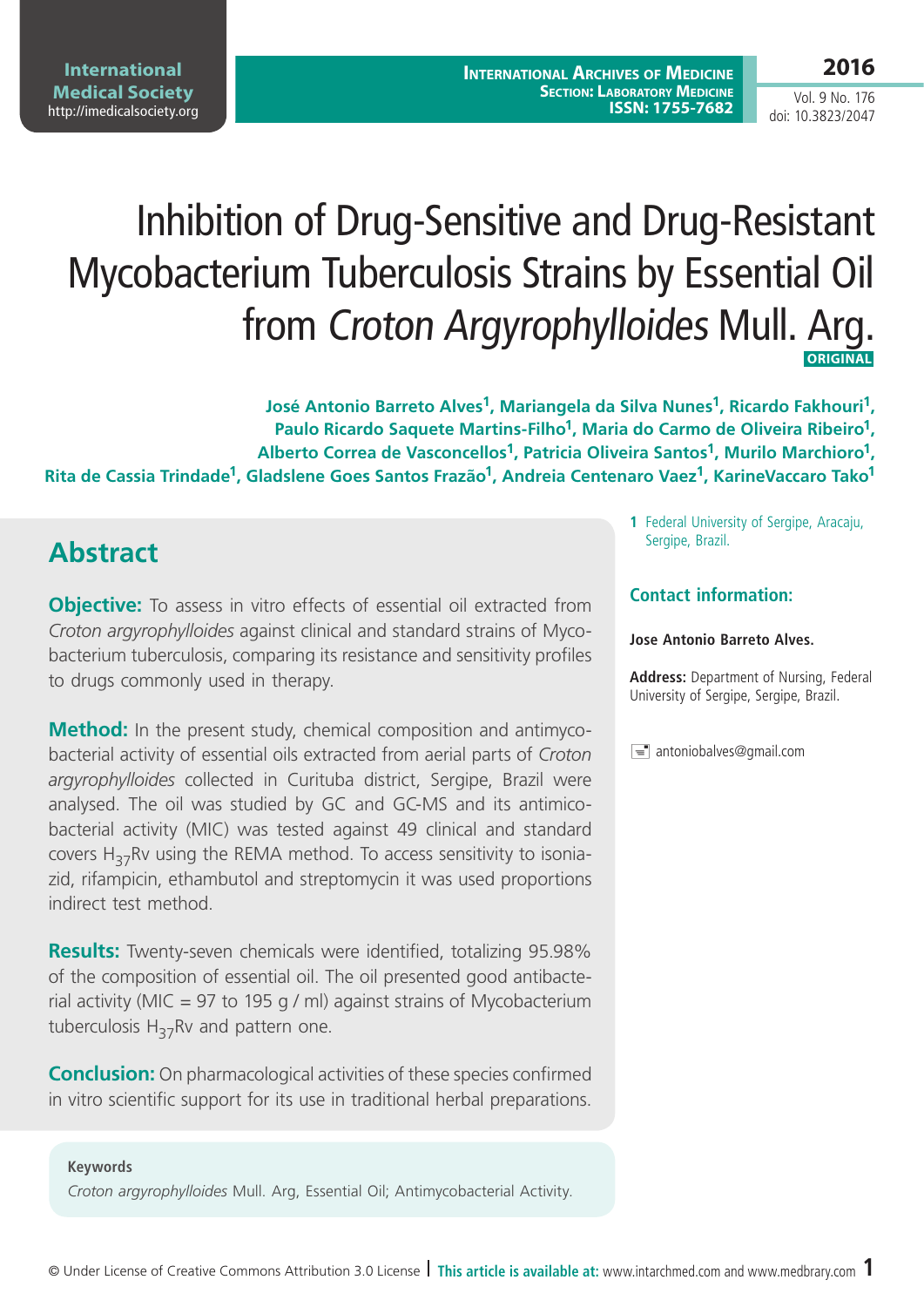**International Archives of Medicine SECTION: LABORATORY MEDICINE ISSN: 1755-7682**

Vol. 9 No. 176 doi: 10.3823/2047

**2016**

### **Introduction**

*Mycobacteria spp.* have increased their virulence and tuberculosis (TB) has become the most lethal infection in the world nowadays. Between 1980 and 2005,90 million cases of TB worldwide were reported to the World Health Organization (WHO). One of the biggest problems about treatment and controlling of TB infection is changes in strains behavior against several drugs due to anti-TB drugs resistance induced by HIV epidemy [1].

In Brazil, many communities use medicinal plants as alternative treatment of infectious diseases, including tuberculosis [2]. Cruz [3] conducted an ethnobotanical study in Curituba village (Sergipe-Brazil), about medicinal plants used for dermatophytosis, tuberculosis and others, including *Croton argyrophylloides* Mull. Arg., locally known as "sacatinga".

*Croton* gender is one of the largest in *Euphorbiaceae* family, ranging about 800 species. Brazil has registered about 300 species. Widely distributed in northeast of Brazil, especially in sandy ground, *Croton spp.* is used in many diseases treatments among people living in these areas [2, 4].

This study aims to assess in vitro effects of essential oil extracted from *Croton argyrophylloides* against clinical and standard strains of *Mycobacterium tuberculosis*, comparing its resistance and sensitivity profiles to drugs commonly used in therapy.

# **Methods**

### **Plant material**

Plant selection was based on ethnobotanical study of popular uses of medicinal plants conducted by Cruz [3]. Botanical material was collected on November, 11th, 2009, georeferenced as (S 09°39'40.0", W 037º55'16.3"; Altitude: 205 meters). Plant material was collected, than evaluated and identified by Ms. Gilvane Viana Souza (Botanical Department of Federal University of Sergipe, UFS).

A voucher specimen selected plant was deposited at the Herbarium ASE under the register number: ASE 13161.

### **Essential oil**

The essential oil was obtained by hydrodistillation (for 3 h) of *C. argyrophyloides* fresh leaves in a Clevenger-type apparatus, until no more condensing oil could be seen. The essential oil was separated from the aqueous solution (hydrolate), dried with anhydrous Na2SO4 (yield 0.5% v/w), transferred to an amber glass flask, and kept at temperature of 14 °F (–10 °C) until used.

### **Gas chromatography – mass spectrometry (GC-MSms)**

Oil sample analysis was performed on a Shimadzu QP5050A gas chromatograph (Shimadzu Corporation, Kyoto, Japan), interfaced to a mass spectrometer (GC-MS). The following conditions were used: DB5 column (30 cm x 0.25 mm i.d., 5% phenylmethylpolysiloxane); helium (99.999%) carrier gas at a constant flow of 1.2 mL min<sup>-1</sup>; 0.5 μL injection volume (in ethyl acetate); injector split ratio of 1:20; injector temperature 250 °C; electron impact mode at 70 eV; ion-source temperature 280 °C. The oven temperature was programmed from 80 °C (isothermal for 2 min), with an increase of 3 °C min<sup>-1</sup> to 180 °C, then 10 °C min<sup>-1</sup> to 300 °C, and 10 min isothermal at 300 °C. Mass spectra were taken at 70 eV, with a scan interval of 0.5 s, and considered ion fragments in the range 40 to 450 Da.

A mixture of linear hydrocarbons ( $C_9H_{20}-C_{19}H_{40}$ ) was injected under the same conditions as samples, and identification of constituents performed by comparing the spectra obtained with those of the equipment's database (NIST 21 and NIST 107), and by using Kovats Index, calculated for each constituent as previously described [5].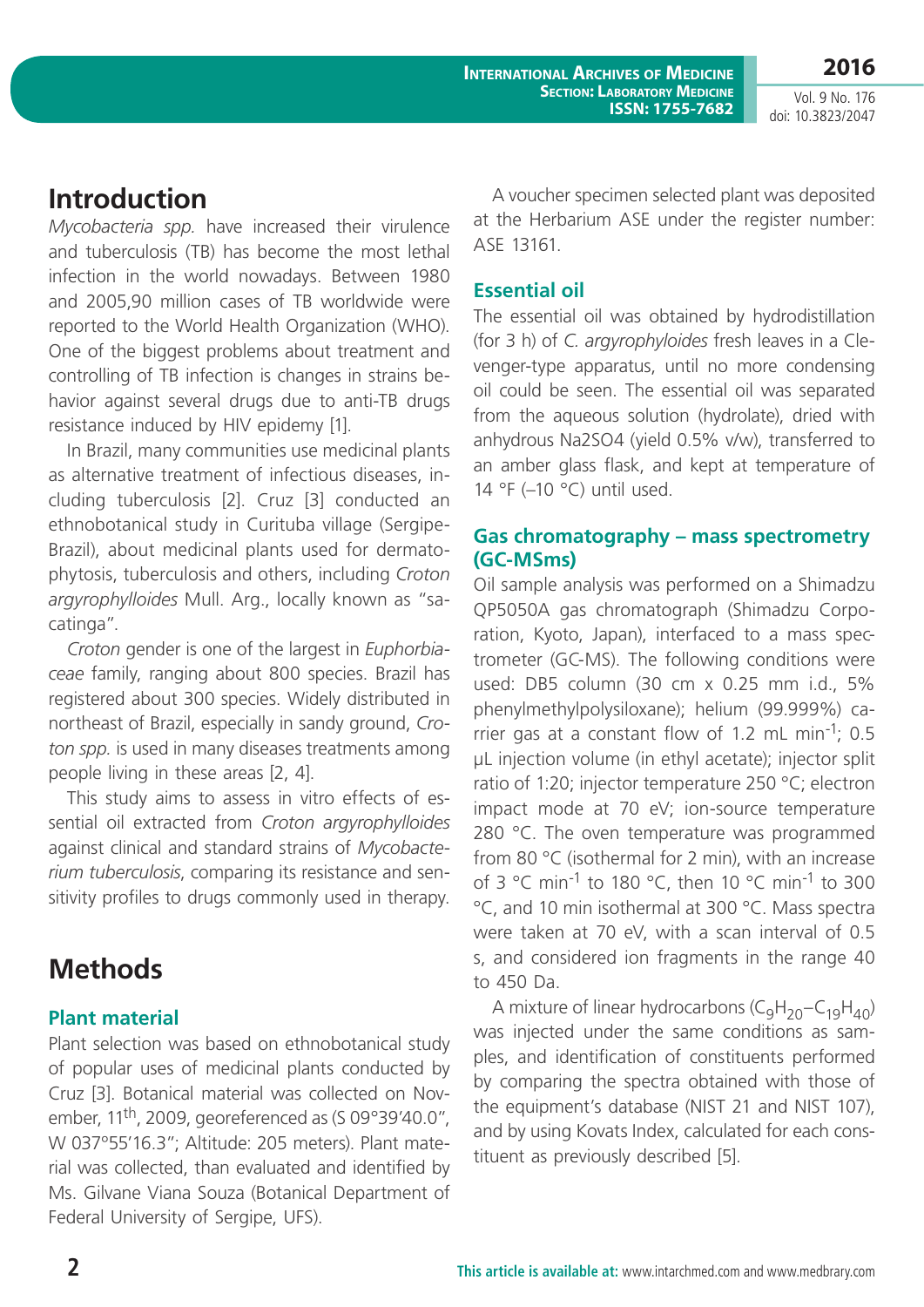**International Archives of Medicine SECTION: LABORATORY MEDICINE ISSN: 1755-7682** **2016**

Vol. 9 No. 176 doi: 10.3823/2047

#### **Microorganisms**

Forty-nine clinical strains of M. tuberculosis and standard strain  $H_{37}RV$  were tested. These strains were part of culture collections from Central Laboratory of Sergipe and Applied Microbiology Laboratory, Federal University of Sergipe.

#### **Sensitivity and resistance profile of M. tuberculosis strains: the proportion method procedure**

The proportion method was performed as described by National Committee for Clinical Laboratory Standards (NCCLS 2002). Antimycobacterial drugs were adjusted in the LJ medium to final concentrations of 0.2-1 µg/mL for isoniazid (INH), 40 µg/mL for rifampicin (RIF), 4 µg/mL for streptomycin (STR), and 2 µg/mL for ethambutol (ETM). One hundred microliter of prepared bacterial inoculum was inoculated on LJ medium, containing or not drug for test or as a control, followed by incubation at 37°C for 21-28 days. Resistance was defined as growth on drug containing tubes greater than 1% of the growth of drug free control medium for INH, RIF, ETM, and 10% for STR [6,7].

#### **Antimycobacterial activity of essential oil**

The method used for antimycobacterial activity determination was [8]. The screening assay was, in brief, accomplished in microplates (96 wells) using resazurin as indicator of cellular viability. The concentrations for essential oil ranged from 125.000µg/ mL até 97µg/mL. Briefly, to prepare inoculums, bacterial suspension adjusted to equal the density of a 1.0 McFarland standard was diluted 1:25 in medium 7H9 enriched with 10% OADC. To each well was added 100 µl of inoculums and 100 µl concentrations for essential oil. The plates were sealed, placed in plastic bags and incubated at 37ºC for seven days in normal atmosphere. After seven days of incubation, 30 µl of resazurin solution was added to each well, incubated at 37ºC, and assumed for color development. A change from blue to pink indicates reductions of resazurin and therefore bacterial growth. The MIC was defined as the lowest essential oil concentration that prevented this color change.

### **Results**

Chemical compounds identified, their percentages and retention indices of *C. argyrophylloides* Mull. Arg. essential oil are listed in Table 01. Out of 30 compounds found, 27 were identified by gas chromatography, which confirmed a high content of terpenes. It was found a major percentage of metabolites classified as monoterpenes (48.22%) and sesquiterpenes (47.76%). The major monoterpenes were: myrcene 7.92%, α-pinene 7.15%, the β-phellandrene 5.43%, 1,8-cineole 5.23% and δ-3- Carene 4.27%.

About sesquiterpenes, Bicyclogermacrene showed the highest concentration totalizing 12.99% of all chemicals identified, followed by spathulenol (11.33%) and β-caryophyllene (9.76%).

Three metabolites of essential oil were detected by mass spectrometry, but were not identified by gas chromatography, corresponding to 5.57% of chemical composition of the sample. **(Table 1)**

The essential oil of *C. argyrophylloides* was tested against 49 clinical strains and one standard strain  $(H_{27}Rv)$ . Nineteen clinical strains belonged to Bank of Strains of Applied Microbiology Laboratory, Federal University of Sergipe (AML / UFS) and 30 clinical strains and the standard strain belonged to the Central Laboratory of Sergipe.

Results obtained in tests of Minimum Inhibitory Concentration-MIC with *C. argyrophylloides* Mull. Arg. essential oil and susceptibility profile of *M. tuberculosis* strains against rifampicin (RIF), isoniazid (INH), ethambutol (ETM) and streptomycin (STR) are shown in **Table 2**

Minimum inhibitory concentrations of essential oil tested by REMA method standardized by Palomino [8] ranged between 97 and 195 µg/mL for clinical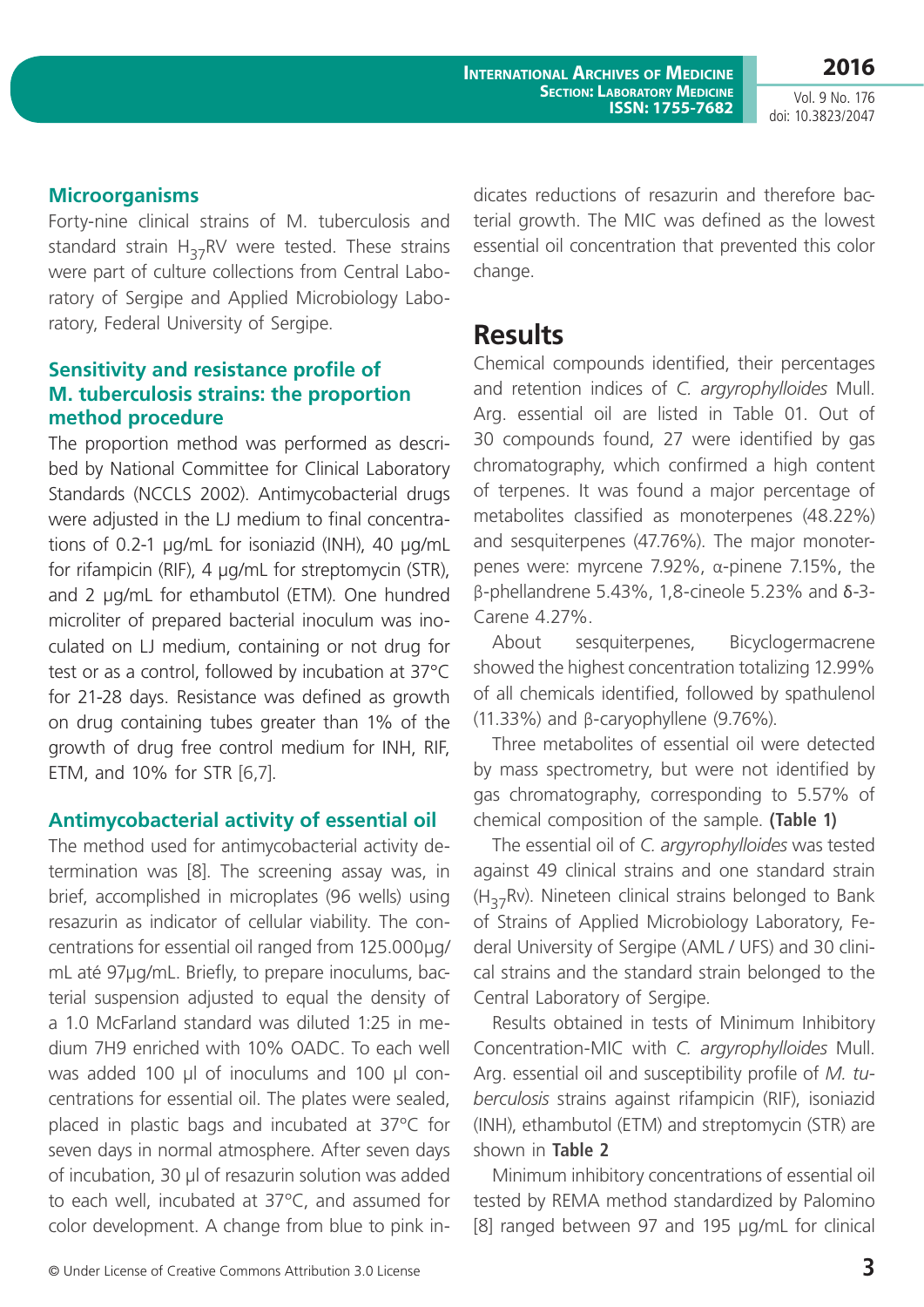**International Archives of Medicine SECTION: LABORATORY MEDICINE ISSN: 1755-7682**

Vol. 9 No. 176 doi: 10.3823/2047

**2016**

| <b>Peak</b>                                                                                                                                 | RT (min) | Compound                          | (%)   | RRI exp. <sup>a</sup> | RRI lit. <sup>b</sup> |  |  |  |  |
|---------------------------------------------------------------------------------------------------------------------------------------------|----------|-----------------------------------|-------|-----------------------|-----------------------|--|--|--|--|
| 1                                                                                                                                           | 6.583    | α-Thujeno                         | 2.35  | 917                   | 924                   |  |  |  |  |
| $\overline{2}$                                                                                                                              | 6.808    | $\alpha$ -Pineno                  | 7.15  | 925                   | 932                   |  |  |  |  |
| 3                                                                                                                                           | 8.058    | Sabineno                          | 2.47  | 968                   | 969                   |  |  |  |  |
| $\overline{4}$                                                                                                                              | 8.217    | $\beta$ -Pineno                   | 3.18  | 974                   | 974                   |  |  |  |  |
| 5                                                                                                                                           | 8.608    | Mirceno                           | 7.92  | 988                   | 988                   |  |  |  |  |
| 6                                                                                                                                           | 9.258    | δ-3-Careno                        | 4.27  | 1008                  | 1008                  |  |  |  |  |
| 7                                                                                                                                           | 9.833    | p-Cimeno                          | 0.49  | 1024                  | 1020                  |  |  |  |  |
| 8                                                                                                                                           | 9.992    | Limoneno                          | 2.30  | 1029                  | 1024                  |  |  |  |  |
| 9                                                                                                                                           | 10.050   | β-Felandreno                      | 5.43  | 1030                  | 1025                  |  |  |  |  |
| 10                                                                                                                                          | 10.108   | 1,8-Cineol                        | 5.23  | 1032                  | 1026                  |  |  |  |  |
| 11                                                                                                                                          | 10.625   | $(E)$ $\beta$ -Ocimeno            | 0.85  | 1046                  | 1044                  |  |  |  |  |
| 12                                                                                                                                          | 11.042   | γ-Terpineno                       | 0.64  | 1058                  | 1054                  |  |  |  |  |
| 13                                                                                                                                          | 12.017   | Terpinoleno                       | 1.10  | 1085                  | 1086                  |  |  |  |  |
| 14                                                                                                                                          | 12.583   | Linalol                           | 1.81  | 1100                  | 1095                  |  |  |  |  |
| 15                                                                                                                                          | 15.567   | Terpinen-4-ol                     | 1.31  | 1181                  | 1174                  |  |  |  |  |
| 16                                                                                                                                          | 16.117   | $\alpha$ -Terpineol               | 0.85  | 1196                  | 1186                  |  |  |  |  |
| 17                                                                                                                                          | 21.125   | δ-Elemeno                         | 0.65  | 1335                  | 1335                  |  |  |  |  |
| 18                                                                                                                                          | 21.533   | Acetato de<br>$\alpha$ -Terpineno | 0.22  | 1347                  | 1346                  |  |  |  |  |
| 19                                                                                                                                          | 23.000   | β-Elemeno                         | 4.05  | 1390                  | 1389                  |  |  |  |  |
| 20                                                                                                                                          | 24.017   | β-Cariofileno                     | 9.76  | 1420                  | 1417                  |  |  |  |  |
| 21                                                                                                                                          | 25.208   | α-Humuleno                        | 1.53  | 1456                  | 1452                  |  |  |  |  |
| 22                                                                                                                                          | 26.508   | Biciclogermacreno                 | 12.99 | 1496                  | 1500                  |  |  |  |  |
| 23                                                                                                                                          | 26.900   | Germacreno A                      | 0.93  | 1508                  | 1508                  |  |  |  |  |
| 24                                                                                                                                          | 27.958   | α-Calacoreno                      | 0.58  | 1542                  | 1544                  |  |  |  |  |
| 25                                                                                                                                          | 28.517   | Germacreno B                      | 2.77  | 1560                  | 1559                  |  |  |  |  |
| 26                                                                                                                                          | 28.617   | Não identificado                  | 4.97  | 1563                  |                       |  |  |  |  |
| 27                                                                                                                                          | 29.075   | Spathulenol                       | 11.33 | 1578                  | 1577                  |  |  |  |  |
| 28                                                                                                                                          | 29.250   | Óxido de<br>Cariofileno           | 2.30  | 1584                  | 1582                  |  |  |  |  |
| 29                                                                                                                                          | 29.942   | Não identificado                  | 0.11  | 1606                  |                       |  |  |  |  |
| 30                                                                                                                                          | 30.217   | Não identificado                  | 0.49  | 1615                  |                       |  |  |  |  |
| <sup>a</sup> : RRI = relative retention index using the Van den Dool<br>equation. 1963 [9].<br><sup>b</sup> : According to Adams, 1995 [5]. |          |                                   |       |                       |                       |  |  |  |  |

|  | <b>Table 1.</b> Essential oil composition (%) of Croton ar- |  |
|--|-------------------------------------------------------------|--|
|  | gyrophylloides Mull. Arg.                                   |  |

**Table 2.** MIC (µg/mL) of essential oil from *C. argyrophylloides* Mull. Arg. and sensibility profile of *M. tuberculosis* strains to anti-TB drugs

| <b>Strains</b>                                                                                                                                                                                                                                         | $MICa$ of<br>essential<br>oil (µg/mL) | RIF <sup>b</sup> |              | <b>INH<sup>c</sup> ETM<sup>d</sup> STR<sup>e</sup></b> |              |  |  |  |
|--------------------------------------------------------------------------------------------------------------------------------------------------------------------------------------------------------------------------------------------------------|---------------------------------------|------------------|--------------|--------------------------------------------------------|--------------|--|--|--|
| HRV37                                                                                                                                                                                                                                                  | 97                                    | $\mathsf{S}$     | $\mathsf{S}$ | $\varsigma$                                            | $\mathsf{S}$ |  |  |  |
| 13; 21; 34; 37; 43; 133;<br>594; 723; 825; 846;<br>869;870; 889; 1047;<br>1135; 1145; 1290;<br>1307; 1328; 1374;<br>050; 770; 2580; 2910;<br>4840; 4930; 5020;<br>5550; 6870; 7700;<br>8510; 9110; 9210;<br>10810; 12090; 12930;<br>14050;14880; 15060 | 97                                    | $\varsigma$      | $\varsigma$  | $\varsigma$                                            | $\mathsf{S}$ |  |  |  |
| 658                                                                                                                                                                                                                                                    | 195                                   | R                | R            | R                                                      | S            |  |  |  |
| 725; 1317                                                                                                                                                                                                                                              | 195                                   | S                | R            | R                                                      | S            |  |  |  |
| 810; 909; 948; 1322;<br>1343                                                                                                                                                                                                                           | 97                                    | S                | $\mathsf{S}$ | $\mathsf{S}$                                           | R            |  |  |  |
| 1057                                                                                                                                                                                                                                                   | 195                                   | S                | R            | $\mathsf{S}$                                           | $\mathsf{S}$ |  |  |  |
| 1224                                                                                                                                                                                                                                                   | 195                                   | R                | R            | $\varsigma$                                            | S            |  |  |  |
| a: Minimal inibitory concentration;<br><sup>b:</sup> Rifampicin; <sup>c</sup> : Isoniazid; <sup>d</sup> : Ethambutol; <sup>e</sup> : Streptomycin.                                                                                                     |                                       |                  |              |                                                        |              |  |  |  |

strains. Only five strains showed MIC equal to 195 µg/mL. All other strains including standard strain  $(H_{27}Rv)$  had MIC of 97 µg/mL.

Results of *M. tuberculosis* susceptibility analysis from gold standard chemotherapy recommended by Health Ministry showed that out of 49 strains tested, 10 were resistant to one chemotherapic at least. Strains resistant to anti-tuberculosis drugs revealed a prevalence of 20% **(Table 2)**.

Correlation between strains resistant to anti-tuberculosis drugs and MIC values found for essential oil tested showed that four clinical strains which were resistant to more than one of the antibiotics tested, and two clinical strains which were considered multiresistant showed MIC values for *C. argyrophylloides* Mull. Arg. essential oil equal to 195 µg/mL. Additionally, in all strains that showed resistance to RIF, INH and/or ETM, MIC values for *C.*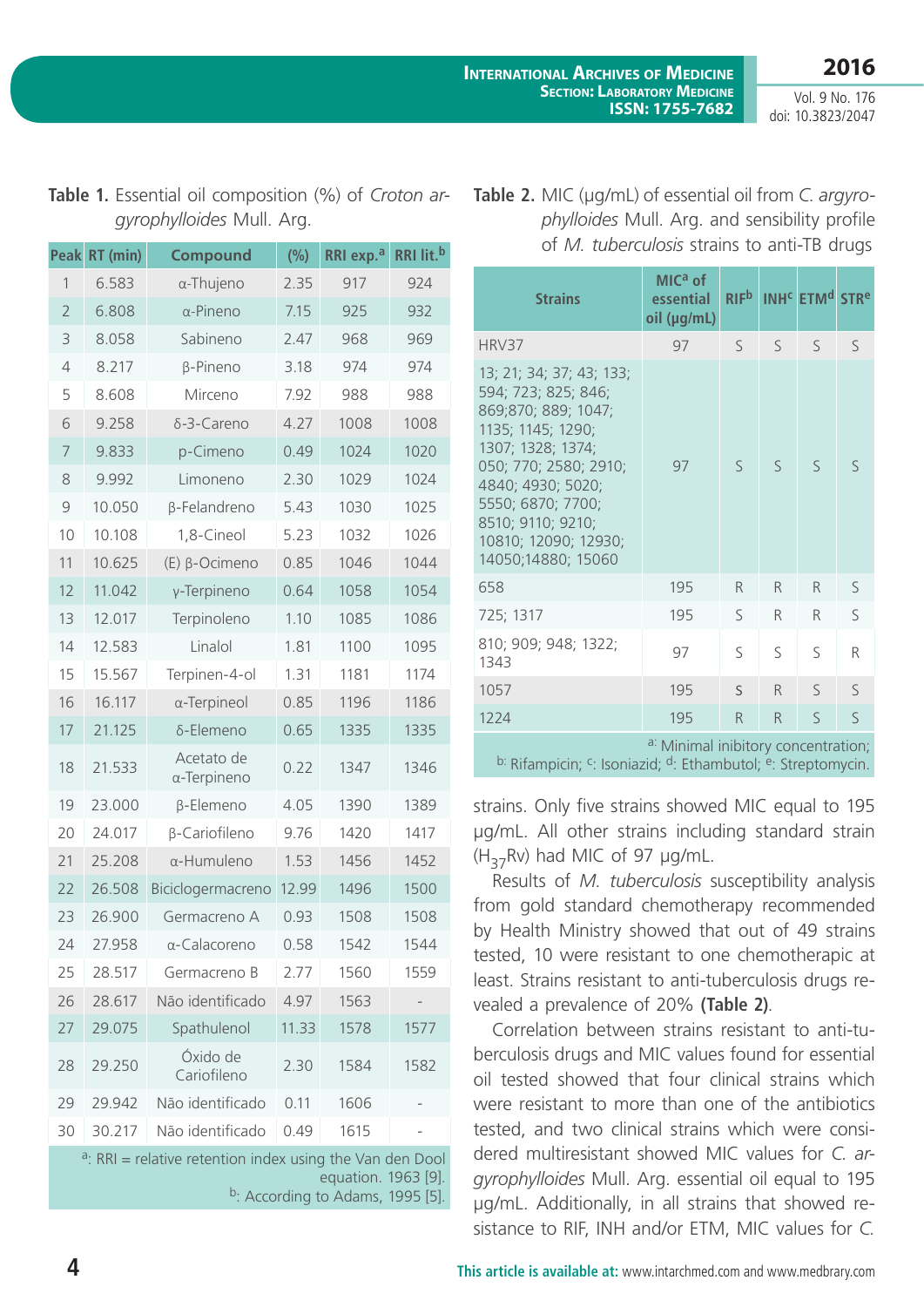Vol. 9 No. 176 doi: 10.3823/2047

*argyrophylloides* Mull. Arg. essential oil was equal to 195 µg/mL. In all strains resistant to STR, MIC values for *C. argyrophylloides* Mull. Arg. essential oil was equal to 97 µg/mL.

# **Discussion**

Use of medicinal plants in curing TB-related symptoms is reported, especially, in South American and African regions, where health services access is precarious and TB rates are more significant among people living under low social and economical conditions. Researches for new anti-TB drugs include screening bioactive compounds of vegetable sources [1, 10]. Thus, testing *C. argyrophylloides* Mull. Arg. essential oil against clinical and standard strains of *M. tuberculosis*, which tuberculosis treatment regimen drugs sensitivity profile has shown resistance or multiresistance, was useful.

Most antibiotics used in experiments of this study are part of Schedule I to treat tuberculosis [11]. In isolation, Streptomycin and Isoniazid were less effective, both presenting five strains resistant. Studies [12, 13, 14, 15, 16] confirm isoniazid to be less effective against M. tuberculosis. By these studies, STR was more effective than INH. Differently, in our data both had the same strains resistance profile. For Ethambutol, three strains were resistant. The most effective antibiotic was Rifampicin, which only two samples of M. tuberculosis were resistant; these strains were concomitantly resistant to rifampin and isoniazid, classifying them as multidrug resistant strains, according to literature [14]. Evaluating this study results, one can observe that there is a change in resistance and multidrug resistance profile to medication regimens used. Thus, research for active and less toxic substances against mycobacteria has motivated to find solutions for tuberculosis treatment since ancient times [17].

*C. argyrophylloides* Mull. Arg. tradicionally is traditionally used by district of Curituba communities, in Sergipe, Brazil, for TB-related symptoms treatment. Some species of *Croton* gender*, C. pseudopulchellus* and *C. sylvaticus*, have already confirmed their antimycobacterial activity [9,18]. These studies corroborate popular knowledge of its use in TB-therapy and demonstrate the importance of this kind of drug discovery [19, 20, 21, 22, 23, 24].

Our data has shown that all 49 clinical strains and standard H37Rv *M. tuberculosis* tested were sensitivity to essential oil extracted from fresh leaves of *C. argyrophylloides* Mull. Arg. with MIC values equal to 97 µg/mL (45 strains) and 195 µg/mL (05 strains). Noteworthy, all strains sensitive to antibiotics tested showed sensitivity to the essential oil at concentration of 97 µg/mL; in contrast, five strains that showed sensitivity at higher concentration (195 µg/mL), were resistant to isoniazid. The low MIC values of essential oil of *C. argyrophylloides* Mull. Arg. can be considered promising when compared to MIC values found by some authors, as compared to other products derived from plants. Allied to this fact, it is important to remember that most researches are carried out exclusively with standard strains, without clinical strains as we did, frequently subjected to constant change and therefore more resistant.

Study [25] tested extracts from five plants (*Marrubium vulgare, Mentha spicata, Artemisia ludoviciana, Chaenopodium ambrosioides* and *Flourens cernua*), compared to *M. tuberculosis* standard strains and found MIC values equal to 400 µg/mL. Study [26] found antimycobacterial action in ten plants from South Africa; some of these plants has action set at 195 µg/mL.

In Mexico, several studies have demonstrated potential of regional plants against *M. tuberculosis* in vitro. Extract taken from *Buddleja cordata* is active at concentration of 64 µg/mL [28, 29] uses extracts from 48 plants originated in South America to standard strains  $H_{37}Rv$  and only seven from them shows action at concentration of 100 µg/mL.

MICs values found in this study may be associated to the interaction of oil with M. tuberculosis cell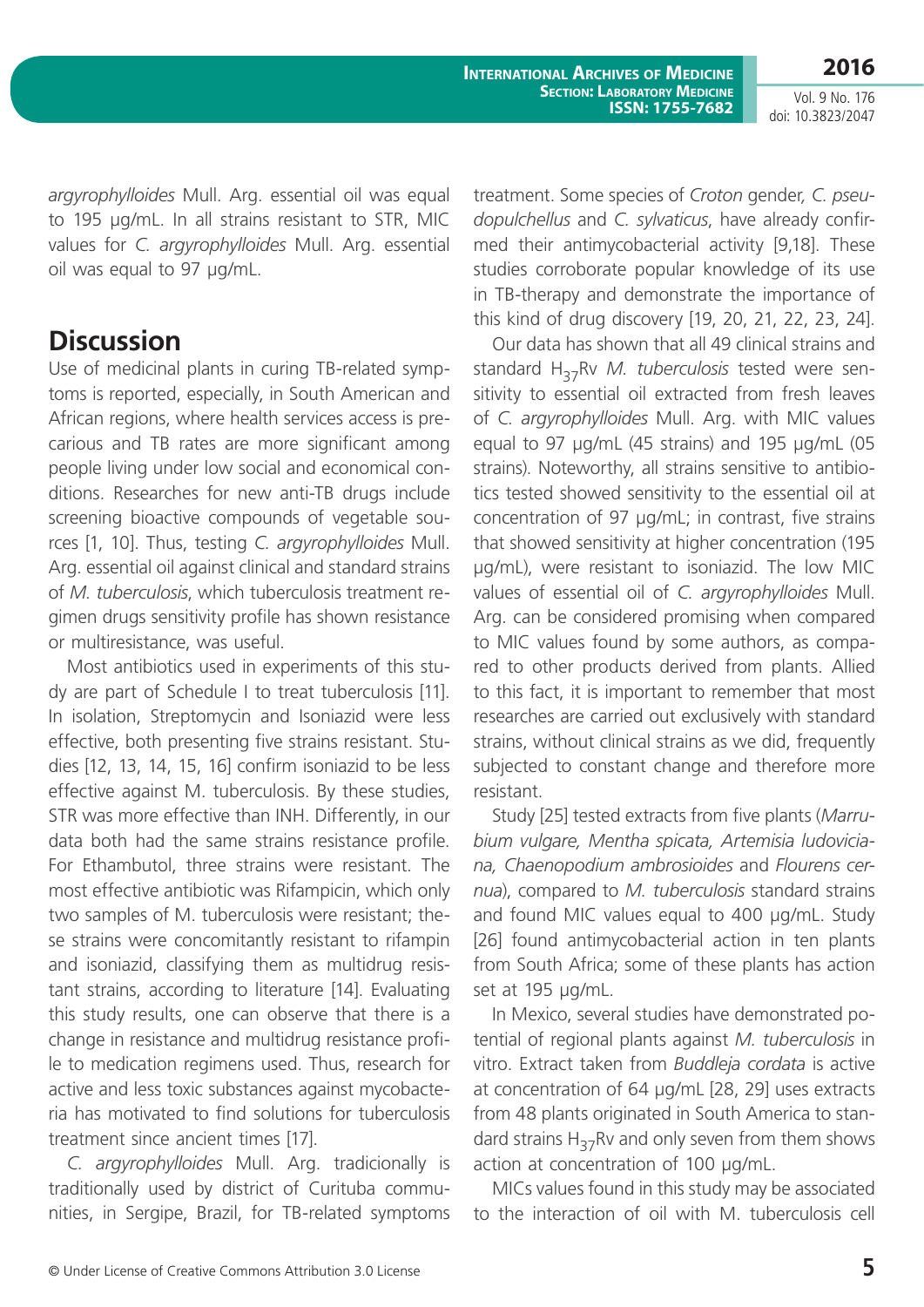**2016**

wall, since it is rich in high molecular weight lipid, facilitating the contact with nonpolar substances [30].

Mono and sesquiterpenes percentage we found were similar to those reported by [4, 20], when identifying chemical compounds of *C. argyrophylloides* Mull. Arg. essential oil collected in Viçosa, Ceará, Northeastern Brazil. Differences in percentage composition of essential oil can exist and are due to temperature and season of the region where he collected the plant material, location, storage, methods of oil extraction and others. However, presence of these substances in relevant different percentage can mean genetic inheritance of the [31].

In spite of previous studies of *C. argyrophylloides* Mull Arg. essential oil performance, the need for checking chemical composition is justified, once his action is related to existing concentration of each substance and possibly with the synergistic action of them [32].

Despite antimycobacterial potential *in vitro* of *C. argyrophylloides* Mull Arg. essential oil evidenced by MICs values, it is important that studies on mechanisms of action and activity in vivo are carried out to confirm its effectiveness in treating the symptoms of TB.

### **References**

- **1.** World Health Organisation, 2008. Implementing the stop TB strategy: A handbook for national tuberculosis control programmes. Genova, (WHO/HTM/ TB/2008.401).
- **2.** Duarte MCT, Figueira GM, Sartoratto A, Rehder VLG, Delarmelina C. Anti-Candida activity of Brazilian medicinal plants. J Ethnopharmacol. 2005;97:305-311.
- **3.** Cruz MCS, 2002. Avaliação da atividade antifúngica de plantas utilizadas popularmente pela comunidade de Curituba, Município de Canindé do São Franciasco – SE. Sergipe, 139 p. Dissertação de Mestrado, Programa de Pós Graduação em Desenvolvimento e Meio Ambiente, Universidade Federal de Sergipe.
- **4.** Fontenelle ROS, Morais SM, Brito EHS, Brilhante RSN, Cordeiro RA, Nascimento NRF, et al. Antifungal activity of essential oils of Cronton species from the Brazilian Caatinga biome. J Appl Microbiol. , 2008;104:1383-1390.
- **5.** Adams RP 1995. Identification of essential oil components by gas chromatography/ mass spectroscopy. Illinois: Allured Publishing Corporation.
- **6.** Leite CQF, Beretta ALRZ, Anno IS, Telles MAS. Standartization of broth microdilution method for Mycobacterium tuberculosis. Mem Inst Osw Cruz. 2000;95:127-129.
- **7.** National Committee for Clinical Laboratory Standards 2002. Antimycobacterial susceptibility testing for Mycobacterium tuberculosis. Tentative standard M24-T, NCCLS: Villanova. P.A.
- **8.** Palomino JC, Martin A, Camacho M, Guerra H, Swings J, Portaels F. Resazurin Microtiter Assay Plate: Simple and inexpensive method for detection of drug resistance in Mycobacterium tuberculosis. Antimicrob Agents Chemother. , 2002;46:2720- 2722.
- **9.** Van den Dool H, Kratz PD. J Chromatograph. 1063;11:463.
- **10.** Lall N, Das Sarma M, Hazra B, Meyer JJM. Antimycobacterial activity of diospyrin derivatives and a structural analogue of diospyrin against Mycobacterium tuberculosis in vitro. J Antimicrob Agents Chemoth. 1999;51:435–438.
- **11.** BRASIL. Ministério da Saúde/ SVS. Programas Estratégicos. Disponível em: <http://portal.saude.gov.br/portal/aplicacoes/ busca/buscar.cfm> acesso em : 17 maio 2016.
- **12.** Ribeiro OM, Gomes MS, Senna SG, Rosseti MLR, Fonseca LS. Avaliação de testes rápidos em microplacas usando indicadores de viabilidade celular para determinação da susceptibilidade de cepas de Mycobacterium tuberculosis à isoniazida e rifampicina. J Bras Pneumol. 2004;30:455-460.
- **13.** Mengato L, Chiani Y, Imaz MS. Evaluation of rapid methods for drug susceptibility testing in clinical isolates of Mycobacterium tuberculosis. Mem Inst Osw Cruz. 2006;101:535-542.
- **14.** Rozman LM, Santos AH, Rozman-Mauro A. Resistência do Mycobacterium tuberculosis às drogas em pacientes HIV+ em cinco municípios da Baixada Santista, São Paulo, Brasil. Cad Saúde Pública.2007; 23:1051-1059.
- **15.** Nunes EA, Capitani EM, Coelho E, Panunto AC, Joaquim OA, Ramos MC. Doença pulmonar por Mycobacterium tuberculosis e micobacterias não-tuberculasas entre pacientes recémdiagnosticados como HIV positivo em Moçambique, África. J Bras Pneumol. 2008;34:822-828.
- **16.** Miranda SS, Toledo ARP, Ribeiro SR, Campos IM, Sthur PMOD, Kritski AL. Incidência de TB diagnosticada no prontoatendimento de um hospital escola na região sudeste do Brasil. J Bras Pneumol. 2009;35:174-178.
- **17.** Gautam R, Saklani A, Jachak SM. Indian medicinal plants as a source of antimycobacterial agents. J Ethnopharmacology. 2007;110:200-234.
- **18.** Bamuamba K, Gammon DW, Meyers P, Dijoux-Franca MG, Scott G. Anti-mycobacterial activity of five plant species used as traditional medicines in the Western Cape Province (South Africa). J Ethnopharmacol. 2008;117:385-390.